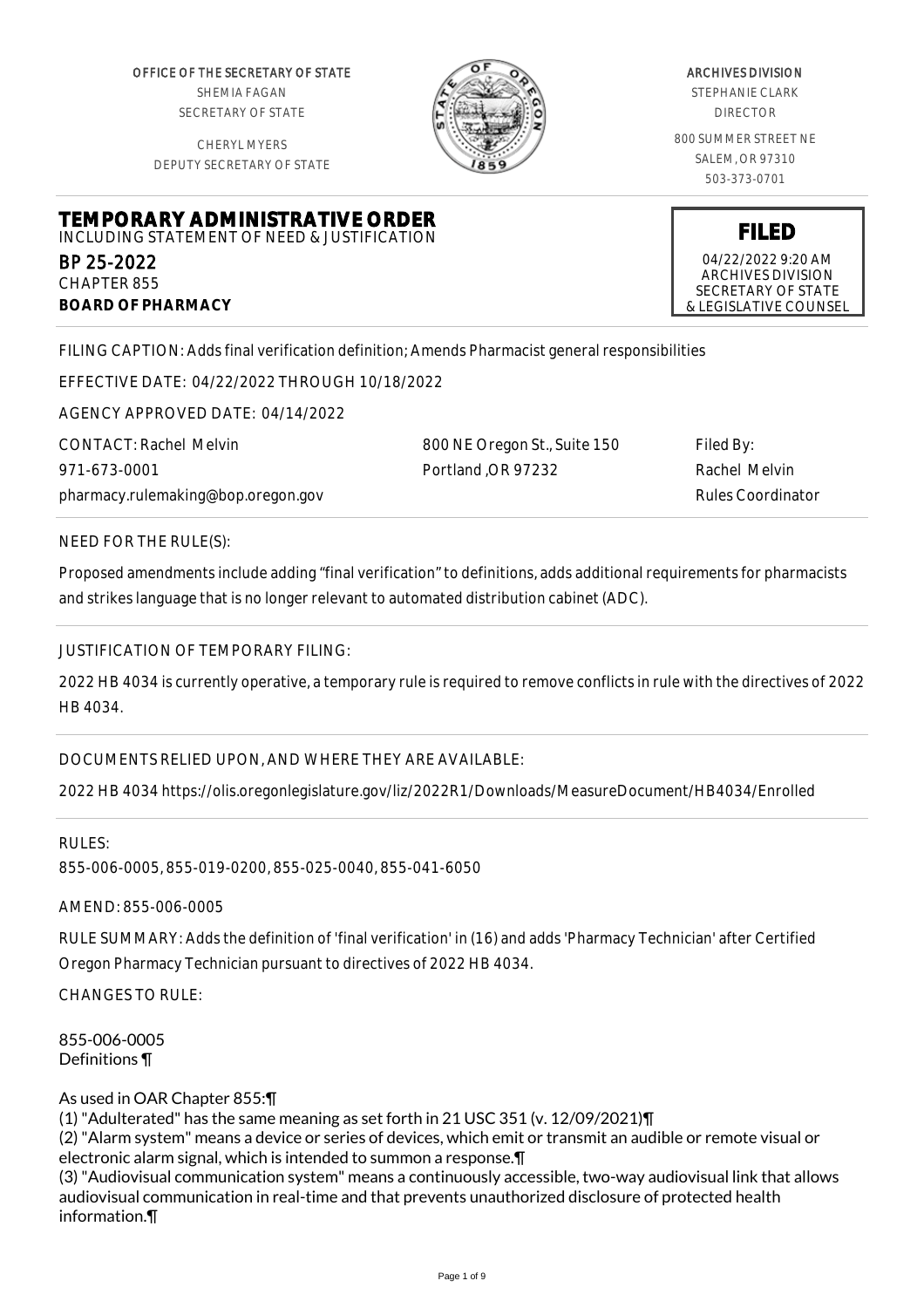(4) "Biological product" means, with respect to the prevention, treatment or cure of a disease or condition of human beings, a virus, therapeutic serum, toxin, antitoxin, vaccine, blood, blood component, blood derivative, allergenic product, protein other than a chemically synthesized polypeptide, analogous products or arsphenamine or any other trivalent organic arsenic compound.¶

(5) "Biosimilar" product means a biological product licensed by the United States Food and Drug Administration pursuant to 42 USC 262(k)(3)(A)(i) (12/1/2021).¶

(6) "Board" means the Oregon Board of Pharmacy unless otherwise specified or required by the context.¶ (7) "Certified Oregon Pharmacy Technician" means a person licensed by the State Board of Pharmacy who assists the pPharmacist in the practice of pharmacy pursuant to rules of the board and has completed the specialized education program pursuant to OAR 855-025-0005. Persons used solely for clerical duties, such as recordkeeping, cashiering, bookkeeping and delivery of medications released by the pPharmacist are not considered pharmacy + Certified Oregon Pharmacy Technicians or Pharmacy Technicians. [1]

(8) "Clinical Pharmacy Agreement" means an agreement between a  $p$ Pharmacist or pharmacy and a health care organization or a physician that permits the pPharmacist to engage in the practice of clinical pharmacy for the benefit of the patients of the health care organization or physician.¶

(9) "Collaborative Drug Therapy Management" means the participation by a pPharmacist in the management of drug therapy pursuant to a written protocol that includes information specific to the dosage, frequency, duration and route of administration of the drug, authorized by a practitioner and initiated upon a prescription order for an individual patient and:¶

(a) Is agreed to by one pPharmacist and one practitioner; or¶

(b) Is agreed to by one or more pPharmacists at a single pharmacy registered by the board and one or more practitioners in a single organized medical group, such as a hospital medical staff, clinic or group practice, including but not limited to organized medical groups using a pharmacy and therapeutics committee.¶

(10) "Compounding" means the preparation, mixing, assembling, packaging, or labeling of a drug or device:¶ (a) As the result of a practitioner's prescription drug order, or initiative based on the relationship between the practitioner, the pPharmacist and the patient, in the course of professional practice; or¶

(b) For the purpose of, or as an incident to, research, teaching, or chemical analysis and not for sale or dispensing; or¶

(c) The preparation of drugs or devices in anticipation of prescription drug orders based on routine, regularly observed prescribing patterns.¶

(11) "Confidential Information" means any patient information obtained by a pPharmacist or pharmacy.¶ (12) "Consulting Pharmacist" means a pPharmacist that provides a consulting service regarding a patient medication, therapy management, drug storage and management, security, education, or any other pharmaceutical service.¶

(13) The "Container" is the device that holds the drug and that is or may be in direct contact with the drug.¶ (14) "Dispensing or Dispense" means the preparation and delivery of a prescription drug pursuant to a lawful order of a practitioner in a suitable container appropriately labeled for subsequent administration to or use by a patient or other individual entitled to receive the prescription drug.¶

(15) "Entry system" enables control of access to a secured area.¶

(16) "Final verification" means after prescription information is entered into a pharmacy's electronic system and reviewed by a Pharmacist for accuracy, a physical verification that the drug and drug dosage, device or product selected from a pharmacy's inventory pursuant to the electronic system entry is the prescribed drug and drug dosage, device or product.¶

(17) "Interchangeable" means, in reference to a biological product, that the United States Food and Drug Administration has determined that a biosimilar product meets the safety standards set forth in 42 USC 262(k)(4) (12/01/2021).¶

(178) "Interpretation and evaluation of prescription orders" means the review of the order for therapeutic and legal correctness. Therapeutic review includes identification of the prescription drug ordered, its applicability and its relationship to the other known medications used by the patient and determination of whether or not the dose and time interval of administration are within accepted limits of safety. The legal review for correctness of the prescription order includes a determination that the order is valid and has not been altered, is not a forgery, is prescribed for a legitimate medical purpose, contains all information required by federal and state law, and is within the practitioner's scope of practice.¶

(189) "Labeling" means the process of preparing and affixing of a label to any drug container exclusive, however, of the labeling by a manufacturer, packer or distributor of a non-prescription drug or commercially packaged legend drug or device.¶

(1920) "Misbranded" has the same definition as set forth in 21 USC 352 (v. 12/09/2021).¶

(201) "Monitoring of therapeutic response or adverse effect of drug therapy" means the follow up of the therapeutic or adverse effect of medication upon a patient, including direct consultation with the patient or his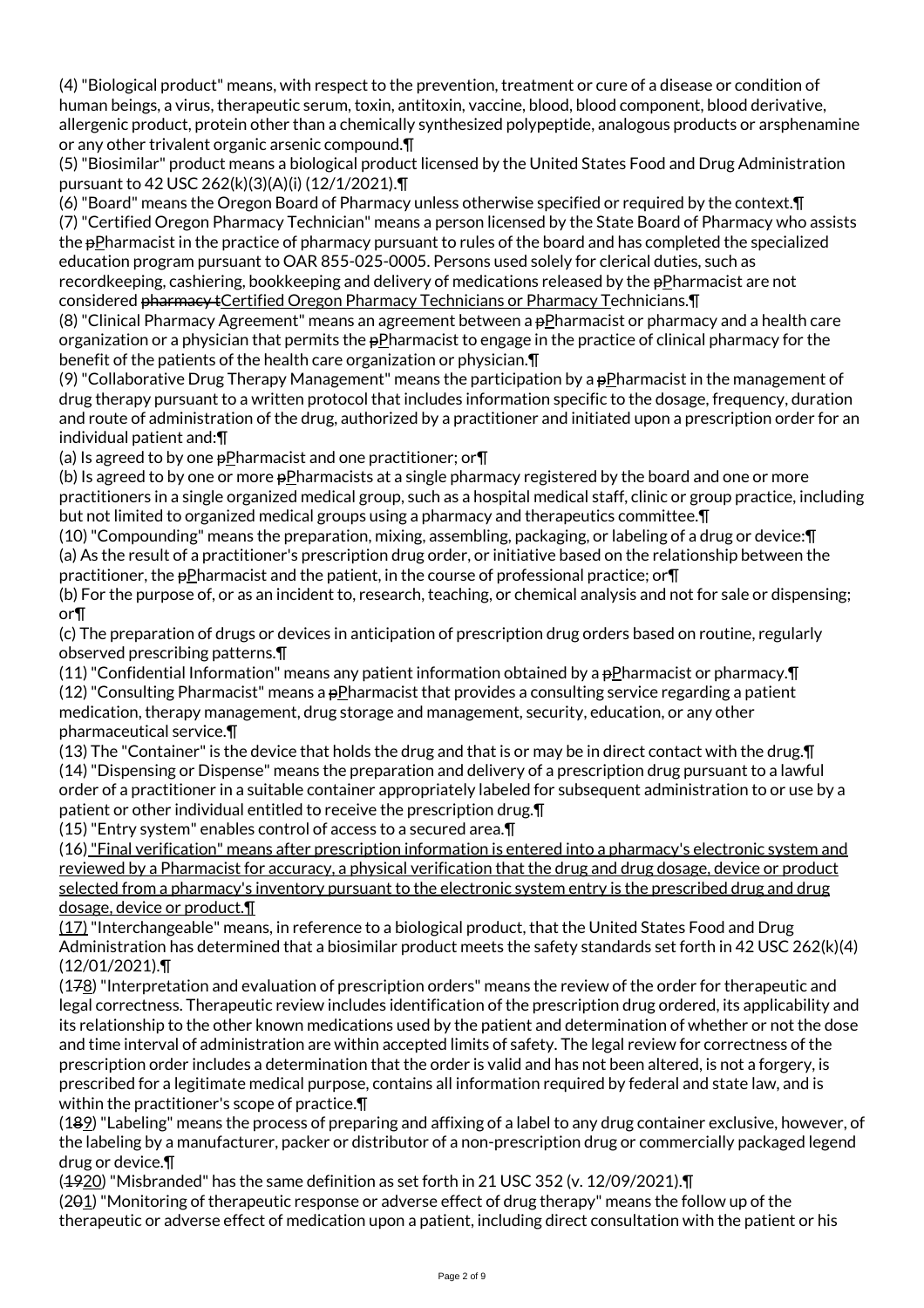agent and review of patient records, as to result and side effect, and the analysis of possible interactions with other medications that may be in the medication regimen of the patient. This section shall not be construed to prohibit monitoring by practitioners or their agents.¶

(242) "Medication Therapy Management (MTM)" means a distinct service or group of services that is intended to optimize therapeutic outcomes for individual patients. Medication Therapy Management services are independent of, but can occur in conjunction with, the provision of a medication product.¶

(223) "Nationally Certified Exam" means an exam that is approved by the board which demonstrates successful completion of a Specialized Education Program. The exam must be reliable, psychometrically sound, legally defensible and valid.¶

(234) "Non-legend drug" means a drug which does not require dispensing by prescription and which is not restricted to use by practitioners only.¶

(245) "Offering or performing of those acts, services, operations or transactions necessary in the conduct,

operation, management and control of pharmacy" means, among other things:¶

(a) The creation and retention of accurate and complete patient records;¶

(b) Assuming authority and responsibility for product selection of drugs and devices;¶

(c) Developing and maintaining a safe practice setting for the  $p$ Pharmacist, for pharmacy staff and for the general public;¶

(d) Maintaining confidentiality of patient information.¶

(256) "Official compendium" means the official United States Pharmacopeia <USP>, official National Formulary <NF> (USP 43-NF 38 v. 2021), official Homeopathic Pharmacopoeia of the United States <HPUS> (v. 2021), or any supplement to any of these. ¶

(267) "Oral Counseling" means an oral communication process between a  $p$ Pharmacist and a patient or a patient's agent in which the pPharmacist obtains information from the patient (or agent) and the patient's pharmacy records, assesses that information and provides the patient (or agent) with professional advice regarding the safe and effective use of the prescription drug for the purpose of assuring therapeutic appropriateness.¶ (278) Participation in Drug Selection and Drug Utilization Review:¶

(a) "Participation in drug selection" means the consultation with the practitioner in the selection of the best possible drug for a particular patient.¶

(b) "Drug utilization review" means evaluating prescription drug order in light of the information currently provided to the pPharmacist by the patient or the patient's agent and in light of the information contained in the patient's record for the purpose of promoting therapeutic appropriateness by identifying potential problems and consulting with the prescriber, when appropriate. Problems subject to identification during drug utilization review include, but are not limited to:¶

(A) Over-utilization or under-utilization;¶

(B) Therapeutic duplication;¶

(C) Drug-disease contraindications;¶

(D) Drug-drug interactions;¶

(E) Incorrect drug dosage;¶

(F) Incorrect duration of treatment;¶

(G) Drug-allergy interactions; and¶

(H) Clinical drug abuse or misuse.¶

(289) "Pharmaceutical Care" means the responsible provision of drug therapy for the purpose of achieving definite outcomes that improve a patient's quality of life. These outcomes include:¶

(a) Cure of a disease;¶

(b) Elimination or reduction of a patient's symptomatology;¶

(c) Arrest or slowing of a disease process; or¶

(d) Prevention of a disease or symptomatology.¶

(2930) "Pharmacy Technician" means a person licensed by the State Board of Pharmacy who assists the pPharmacist in the practice of pharmacy pursuant to rules of the board but has not completed the specialized education program pursuant to OAR 855-025-0012.¶

(301) "Practice of clinical pharmacy" means:¶

(a) The health science discipline in which, in conjunction with the patient's other practitioners, a  $\frac{1}{2}P$  pPharmacist provides patient care to optimize medication therapy and to promote disease prevention and the patient's health and wellness;¶

(b) The provision of patient care services, including but not limited to post-diagnostic disease state management services; and¶

(c) The practice of pharmacy by a pPharmacist pursuant to a clinical pharmacy agreement.¶

(312) "Practice of pharmacy" is as defined in ORS 689.005.¶

(323) "Prescription drug" or "legend drug" is as defined in ORS 689.005 and:¶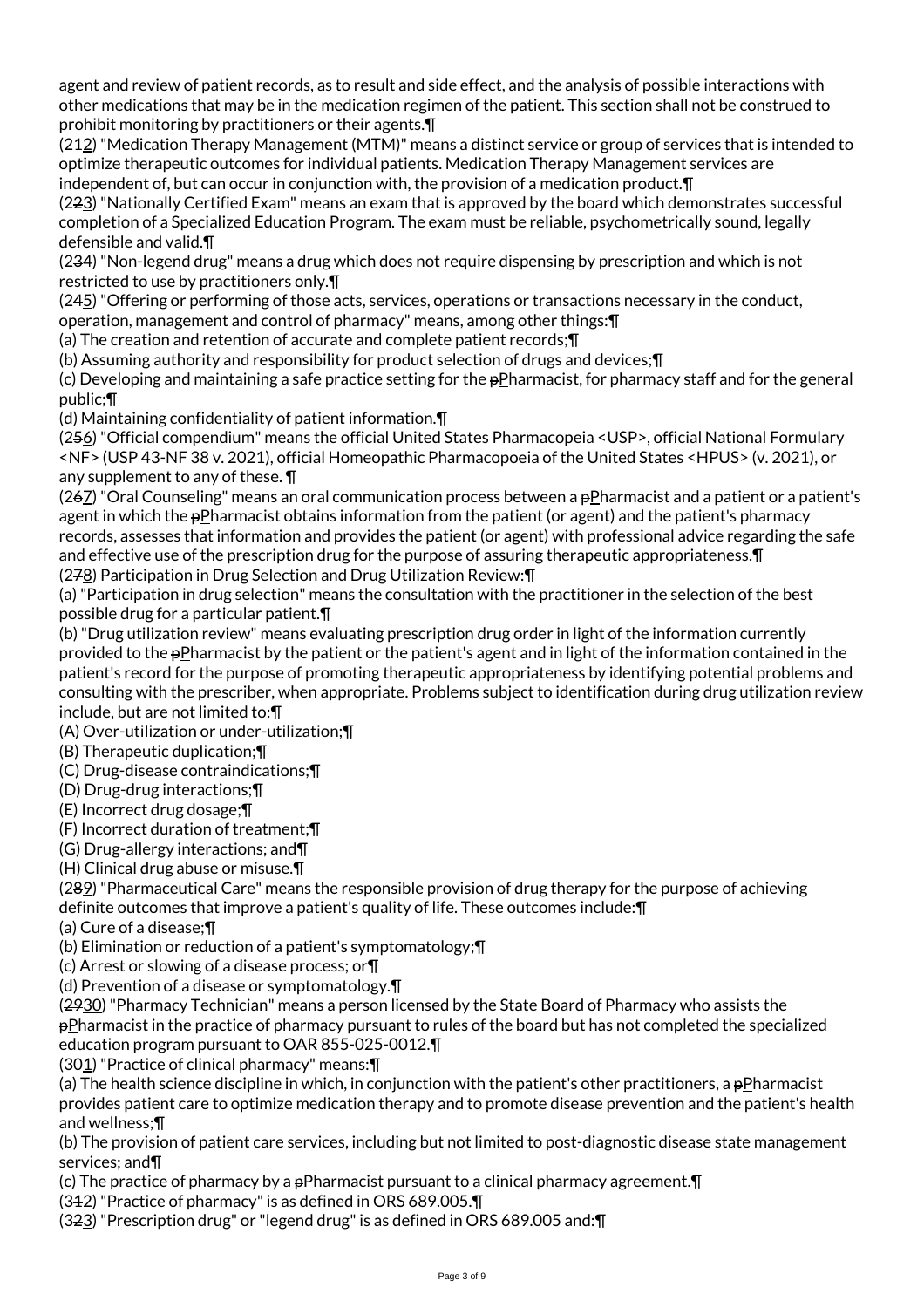(a) Required by federal law, prior to being dispensed or delivered, to be labeled with "Rx only"; or¶

(b) Required by any applicable federal or state law or regulation to be dispensed on prescription only or is restricted to use by practitioners only.¶

(334) "Prescription released by the  $p$ Pharmacist" means, a prescription which has been reviewed by the pPharmacist that does not require further pPharmacist intervention such as reconstitution or counseling.¶ (345) "Prohibited conduct" means conduct by a licensee that:¶

(a) Constitutes a criminal act against a patient or client; or¶

(b) Constitutes a criminal act that creates a risk of harm to a patient or client.¶

(356) "Proper and safe storage of drugs and devices and maintenance of proper records therefore" means housing drugs and devices under conditions and circumstances that:¶

(a) Assure retention of their purity and potency;¶

(b) Avoid confusion due to similarity of appearance, packaging, labeling or for any other reason;¶

(c) Assure security and minimize the risk of their loss through accident or theft;¶

(d) Accurately account for and record their receipt, retention, dispensing, distribution or destruction;¶

(e) Protect the health, safety and welfare of the  $pP$ harmacist, pharmacy staff and the general public from harmful exposure to hazardous substances.¶

(367) "Quality Assurance Plan" is a written set of procedures to ensure that a pharmacy has a planned and systematic process for the monitoring and evaluation of the quality and appropriateness of pharmacy services and for identifying and resolving problems.¶

(378) "Reference biological product" means the biological product licensed pursuant to 42 USC 262(a) (12/01/2021) against which a biological product is evaluated in an application submitted to the United States Food and Drug Administration for licensure of a biological product as a biosimilar product or for determination that a biosimilar product is interchangeable.¶

(389) "Repackage" means the act of taking a drug from the container in which it was distributed by the manufacturer and placing it into a different container without further manipulation of the drug.¶ (3940) "Responsibility for advising, when necessary or when regulated, of therapeutic values, content, hazards and use of drugs and devices" means advice directly to the patient, either verbally or in writing as required by these rules or federal regulation, of the possible therapeutic response to the medication, the names of the chemicals in the medication, the possible side effects of major importance, and the methods of use or administration of a medication.¶

(401) "Specialized Education Program" means;¶

(a) A program providing education for persons desiring licensure as <del>pharmacy t</del>Certified Oregon Pharmacy Technicians or Pharmacy Technicians that is approved by the board and offered by an accredited college or university that grants a two-year degree upon successful completion of the program; or¶

(b) A structured program approved by the board and designed to educate pharmacy + Certified Oregon Pharmacy Technicians or Pharmacy Technicians in one or more specific issues of patient health and safety that is offered by:¶

(A) An organization recognized by the board as representing  $\frac{1}{2}P$ harmacists or  $\frac{1}{2}P$ , Certified Oregon Pharmacy Technicians or Pharmacy tTechnicians;¶

(B) An employer recognized by the board as representing  $\frac{1}{2}$ Pharmacists  $\frac{1}{2}$ , Certified Oregon Pharmacy Technicians or Pharmacy tTechnicians; or¶

(C) A trade association recognized by the board as representing pharmacies.¶

 $(442)$  "Still image capture" means a specific image captured electronically from a video or other image capture device.¶

(423) "Store and forward" means a video or still image record which is saved electronically for future review.¶ (434) "Supervision by a pPharmacist" means being stationed within the same work area, except as authorized under OAR 855-041-3200 through OAR 855-041-3250, as the pCertified Oregon Pharmacy tTechnician or certified Oregon pPharmacy tTechnician being supervised, coupled with the ability to control and be responsible for the pCertified Oregon Pharmacy tTechnician or certified Oregon pPharmacy tTechnician's action. During the declared public health emergency timeframe related to the 2020 COVID-19 pandemic, "supervision by a pPharmacist" means pPharmacist monitoring of a pCertified Oregon Pharmacy tTechnician or ia Pharmacy Technician or Intern being supervised, coupled with the ability to control and be responsible for the technician or iCertified Oregon Pharmacy Technician or Pharmacy Technician or Interns actions and for the following remote processing functions only: prescription or order entry, other data entry, and insurance processing of prescriptions and medication orders. ¶

(445) "Surveillance system" means a system of video cameras, monitors, recorders, and other equipment used for surveillance.¶

(456) "Therapeutic substitution" means the act of dispensing a drug product with a different chemical structure for the drug product prescribed under circumstances where the prescriber has not given clear and conscious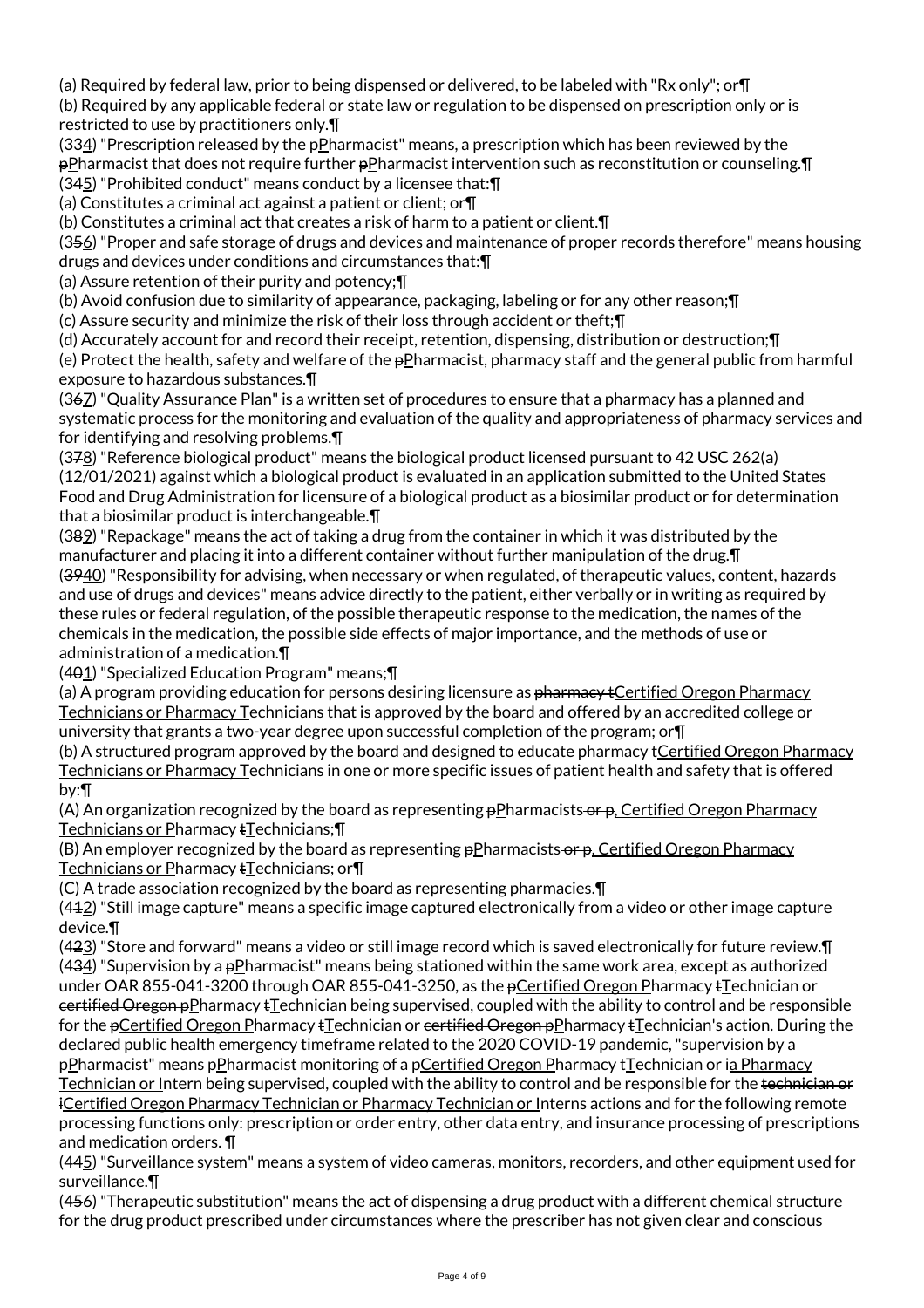direction for substitution of the particular drug for the one which may later be ordered.¶ (46 $Z$ ) "Verification" means the confirmation by the  $p$ Pharmacist of the correctness, exactness, accuracy and completeness of the acts, tasks, or functions performed by an ilntern or a pCertified Oregon Pharmacy tTechnician or a certified Oregon pPharmacy tTechnician. Statutory/Other Authority: ORS 689.205, 2022 HB 4034 Statutes/Other Implemented: ORS 689.151, ORS 689.155, 2022 HB 4034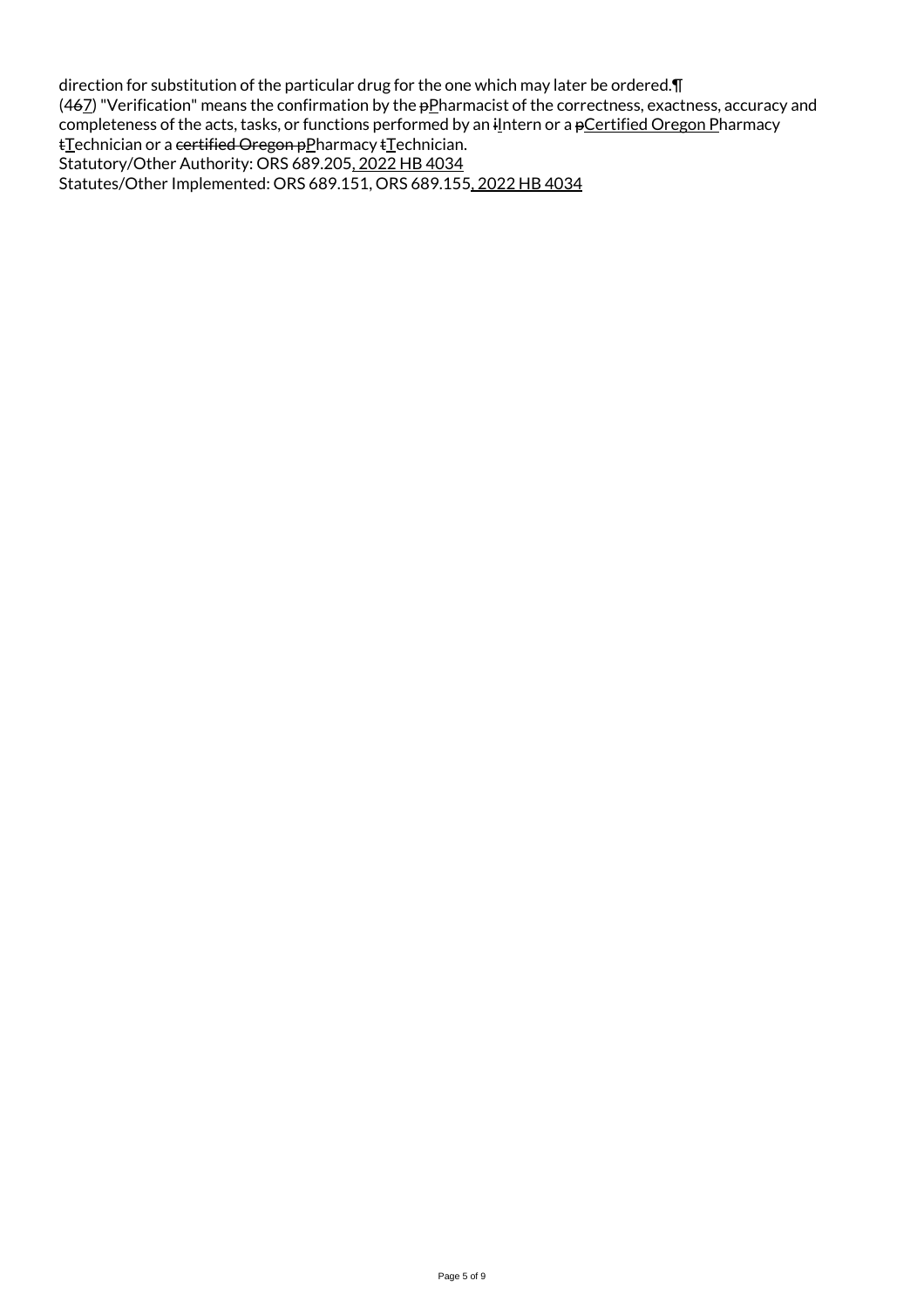## AMEND: 855-019-0200

RULE SUMMARY: Adds 'reasonable' to the first paragraph and (2). Removes 'final' from (2)(j) and amends (4) by adding (b) 'final verification or verification as defined in OAR 855-006-0005'.

CHANGES TO RULE:

#### 855-019-0200

General Responsibilities of a Pharmacist ¶

ORS 689.025 states that "the practice of pharmacy in the State of Oregon is declared a health care professional practice affecting the public health, safety and welfare". Pharmacy practice is a dynamic patient-oriented health service that applies a scientific body of knowledge to improve and promote patient health by means of appropriate drug use, drug-related therapy, and communication for clinical and consultative purposes. A

pPharmacist licensed to practice pharmacy by the Bboard has the duty to use that degree of care, skill, diligence and reasonable professional judgment that is exercised by an ordinarily careful pPharmacist in the same or similar circumstances.¶

(1) A pPharmacist while on duty must ensure that the pharmacy complies with all state and federal laws and rules governing the practice of pharmacy.¶

(2) Only a pPharmacist may practice pharmacy as defined in ORS 689.005, to include the provision of patient care services. Activities that require threasonable professional judgment of a pPharmacist include but are not limited to:¶

(a) Drug Utilization Review;¶

(b) Counseling;¶

(c) Drug Regimen Review;¶

(d) Medication Therapy Management;¶

(e) Collaborative Drug Therapy Management or other post-diagnostic disease state management, pursuant to a valid agreement;¶

(f) Practice pursuant to State Drug Therapy Management Protocols;¶

(g) Prescribing a drug or device, as authorized by statute; ¶

(h) Ordering, interpreting and monitoring of a laboratory test;¶

(i) Oral receipt or transfer of a prescription; and¶

(j) Final  $v$ Verification of the work performed by those under their supervision. $\P$ 

(3) A pPharmacist may not delegate any task listed in OAR 855-019-0200(2), except that a pPharmacist may permit an iIntern to perform the duties of a pPharmacist under their direction and supervision, after the iIntern has successfully completed his or her first academic year, and only after successful completion of coursework corresponding to those duties.¶

 $(4)$  An ilntern cannot  $\theta$ : T

(a) Prescribe a drug or device and cannot  $p$ ; or  $\P$ 

(b) Perform final verification or verification as defined in OAR 855-006-0005.¶

 $(5)$  A pPharmacist who is supervising an iIntern is responsible for the actions of that iIntern; however, this does not absolve the  $i$ Intern from responsibility for their own actions. $\P$ 

(6) A  $p$ Pharmacist on duty is responsible for supervising all pharmacy personnel, and ensuring that pharmacy personnel only work within the scope of duties allowed by the Bboard.¶

(7) A pPharmacist may not permit non-pharmacist personnel to perform any duty they are not licensed and trained to perform.¶

(8) A  $p$ Pharmacist while on duty is responsible for the security of the pharmacy area including:  $\P$ 

(a) Providing adequate safeguards against theft or diversion of prescription drugs, and records for such drugs;¶

(b) Ensuring that all records and inventories are maintained in accordance with state and federal laws and rules;¶

(c) Ensuring that only a  $p$ Pharmacist has access to the pharmacy when the pharmacy is closed.

Statutory/Other Authority: ORS 689.205, 2022 HB 4034

Statutes/Other Implemented: ORS 689.025, ORS 689.151, ORS 689.155, ORS 689.645, ORS 689.682, ORS 689.689, 2022 HB 4034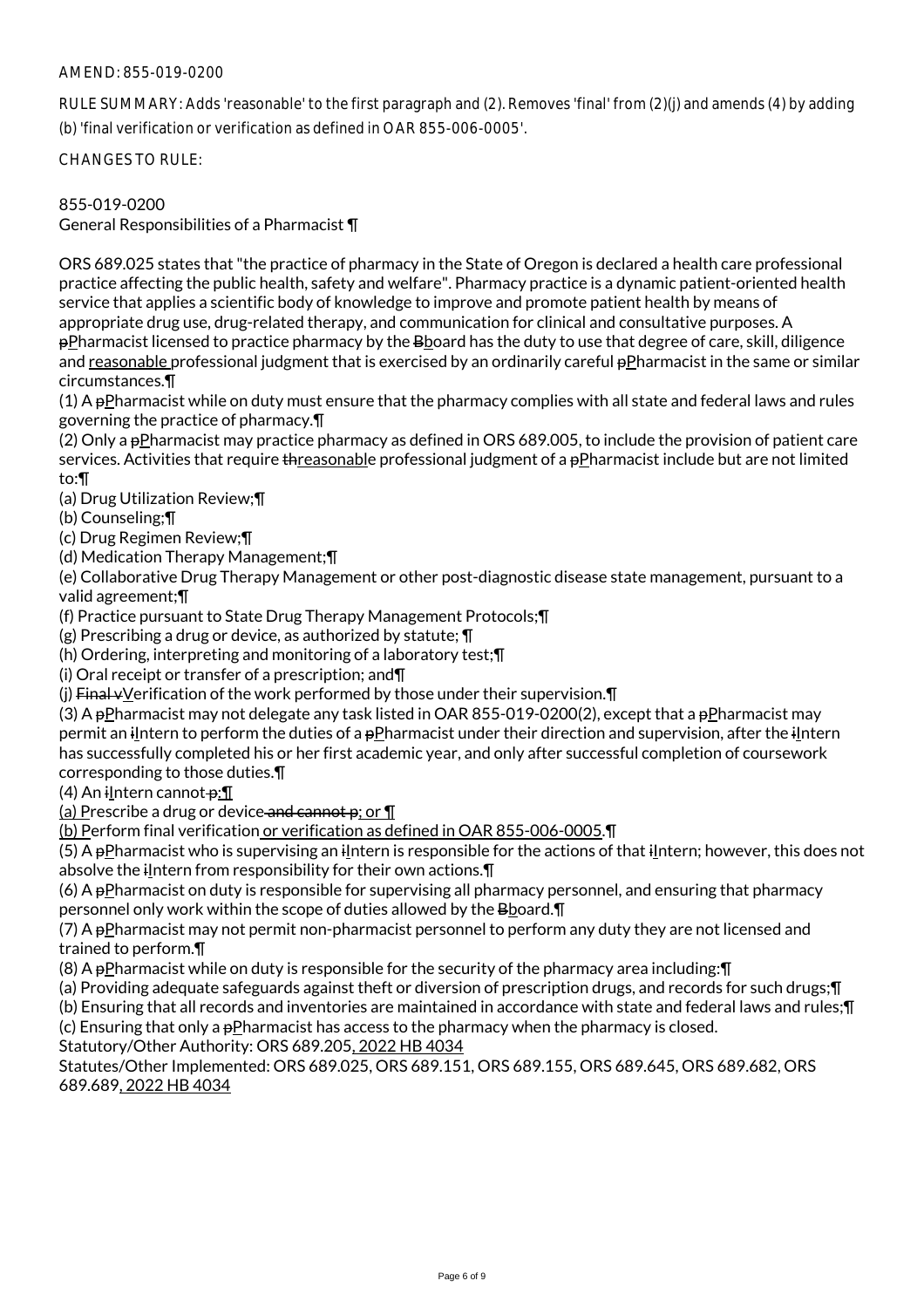## AMEND: 855-025-0040

RULE SUMMARY: Amends (2)(g) by removing 'the pharmacist can verify the accuracy of the finished product' and adding 'the requirements of Section 24 of 2022 HB 4034 are met' pursuant to directives of 2022 HB 4034. Amends (3)(c) by striking 'medication' and adding 'prescription', and adds 'reasonable' to (3)(e).

CHANGES TO RULE:

#### 855-025-0040

Certified Oregon Pharmacy Technician and Pharmacy Technician: Tasks and Guidelines ¶

(1) Non-licensed pharmacy personnel may enter non-prescription information into a computer record system and may perform clerical duties such as filing prescriptions, delivery, housekeeping, and general record keeping, but the responsibility for the accuracy of the non-licensed pharmacy personnel's work lies with the Pharmacist.¶ (2) Only persons licensed with the Bboard as a Certified Oregon Pharmacy Technician or Certified Oregon Pharmacy Technician, acting in compliance with all applicable statutes and rules and under the supervision of a Pharmacist, may assist in the practice of pharmacy by the following:¶

(a) Packing, pouring or placing in a container for dispensing, sale, distribution, transfer possession of, any drug, medicine, poison, or chemical which, under the laws of the United States or the State of Oregon, may be sold or dispensed only on the prescription of a practitioner authorized by law to prescribe drugs, medicines, poisons, or chemicals.¶

(b) Reconstituting prescription medications. The supervising Pharmacist must verify the accuracy in all instances.¶

(c) Affixing required labels upon any container of drugs, medicines, poisons, or chemicals sold or dispensed upon prescription of a practitioner authorized by law to prescribe those drugs, medicines, poisons, or chemicals.¶ (d) Entering information into the pharmacy computer. The Certified Oregon Pharmacy Technician or Certified Oregon Pharmacy Technician shall not make any decisions that require the exercise of judgment and that could affect patient care. The supervising Pharmacist must verify prescription information entered into the computer and is responsible for all aspects of the data and data entry.¶

(e) Initiating or accepting oral or electronic refill authorization from a practitioner or practitioner's agent, provided that nothing about the prescription is changed, and record the medical practitioner's name and medical practitioner's agent's name, if any;¶

(f) Prepackaging and labeling of multi-dose and unit-dose packages of medication. The Pharmacist must establish the procedures, including selection of containers, labels and lot numbers, and must verify the accuracy of the finished task.¶

(g) Picking doses for unit dose cart fill for a hospital or for a nursing home patient. The Pharmacist must verify the accuracy of the finished task unless the requirements of Section 24 of 2022 HB 4034 are met.¶

(h) Checking nursing units in a hospital or nursing home for nonjudgmental tasks such as sanitation and out of date medication. Any problems or concerns shall be documented and initialed by a Pharmacist.¶

(i) Recording patient or medication information in computer systems for later verification by the Pharmacist.¶ (j) Bulk Compounding. Solutions for small-volume injectables, sterile irrigating solutions, products prepared in relatively large volume for internal or external use by patients, and reagents or other products for the pharmacy or other departments of a hospital. The supervising Pharmacist must verify the accuracy in all instances.¶ (k) Preparation of parenteral products as follows:¶

(A) Performing functions involving reconstitution of single or multiple dosage units that are to be administered to a given patient as a unit. The supervising Pharmacist must verify the accuracy in all instances.¶

(B) Performing functions involving the addition of one manufacturer's single dose or multiple unit doses of the same product to another manufacturer's prepared unit to be administered to a patient. The supervising Pharmacist must verify the accuracy in all instances.¶

(l) Performing related activities approved in writing by the Bboard.¶

(3) In order to protect the public, safety, health and welfare, Certified Oregon Pharmacy Technicians or Certified Oregon Pharmacy Technicians shall not:¶

(a) Communicate or accept by oral communication a new or transferred prescription of any nature;¶

(b) Receive or transfer a prescription to another pharmacy without the prior verification of a Pharmacist.¶

(c) Provide a prescription or medication to a patient without a Pharmacist's verification of the accuracy of the dispensed medicaprescription;¶

(d) Counsel a patient on medications or perform a drug utilization review;¶

(e) Perform any task that requires the reasonable professional judgment of a Pharmacist; or¶

(f) Engage in the practice of pharmacy as defined in ORS 689.015.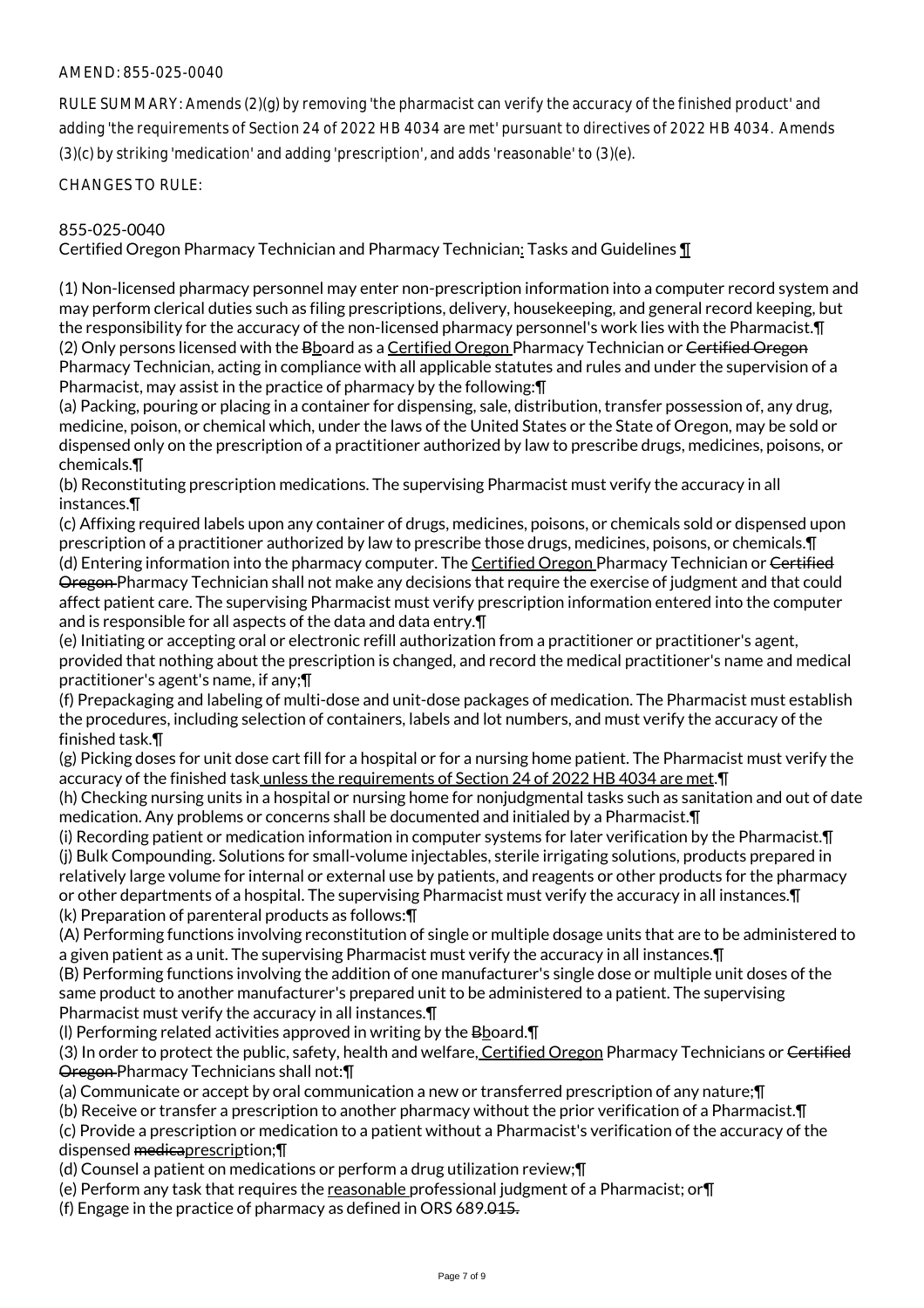Statutory/Other Authority: ORS 689.205, 2022 HB 4034 Statutes/Other Implemented: ORS 689.155, 2022 HB 4034